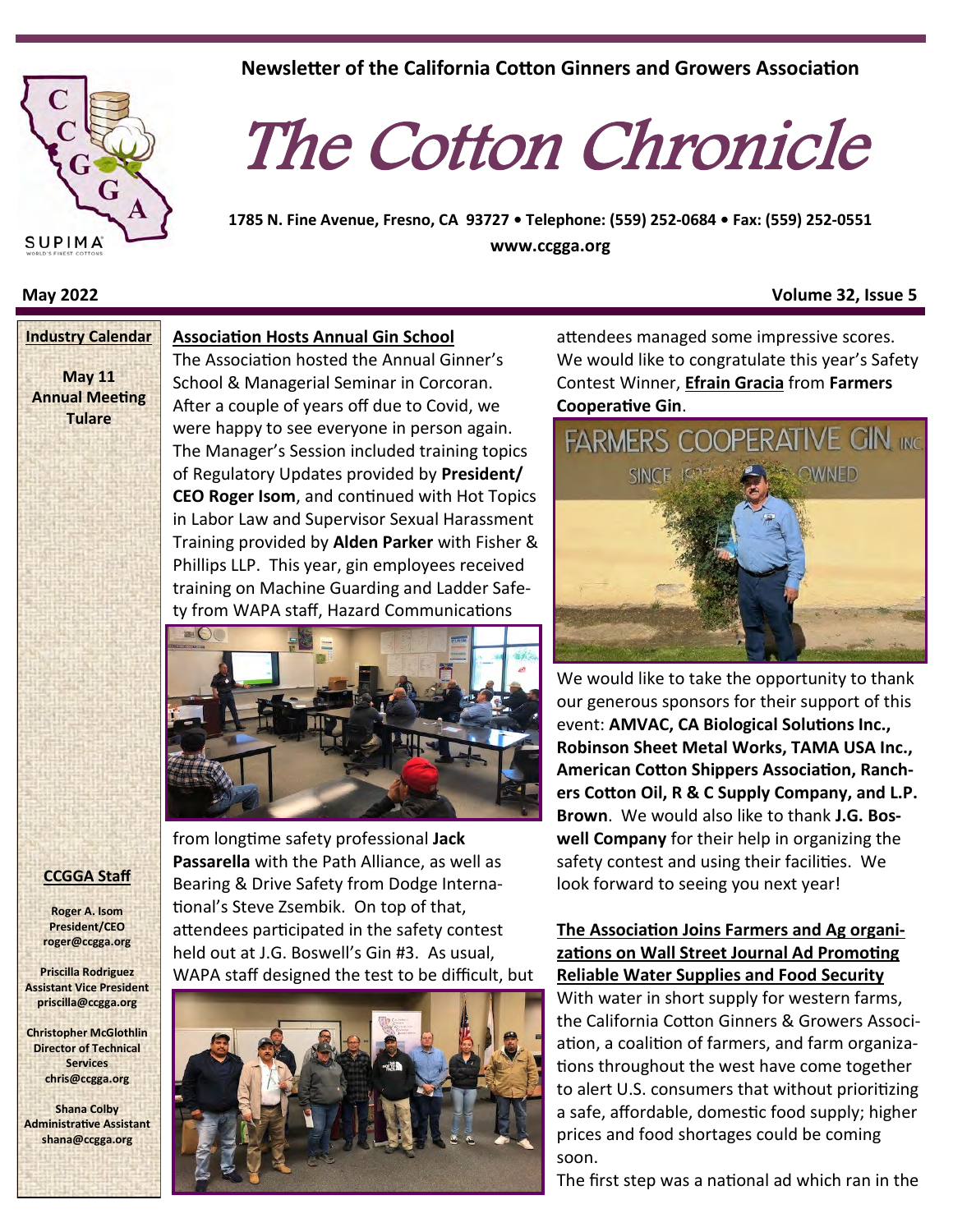Wall Street Journal Saturday, April 2. The ad, which can be seen at [\(htt](https://www.farmwater.org/wp-content/uploads/2022/04/Wall-Street-Journal-_10.87x21_V3.pdf)ps://www.farmwater.org/wp-content/ uploads/2022/04/Wall-Street-Journal-

\_10.87x21\_V3.pdf) reminds consumers that in world of global uncertainties, we can't afford to take the farms that produce our food and fiber for granted.

Farms are always the first to have their water supply cut. For most western farmers, this is the second year of very little or no stored water. In addition, the water bureaucracy continues to allocate water for purposes that decades of data show simply do nothing to help fish or the environment. Our government must also move much more quickly to build the infrastructure necessary for us to store water in wet years for use in dry ones like 2022. Our Association's **Assistant Vice President, Priscilla Rodriguez** stated "The crisis is looming before us and the time to take action is now. Our members are feeling the consequences our government's mismanagement of water and soon consumers will too."

Unfortunately, most American consumers are simply unaware that our food supply is at risk.

"Consumers have experienced supply chain disruptions over the past two years and now see the tension around the world as a potential threat to global food supplies. It was important to remind them that California remains our best, most reliable source for food if farmers have the water they need to grow it," said Mike Wade, executive director of the California Farm Water Coalition.

#### **The Association Pushes Back on CARB's proposed Zero-Emission Forklifts**

Last month, the Western Agricultural Processors Association (WAPA) coordinated a zoom meeting with California Air Resources Board (CARB) and various Ag Associations to discuss the challenges agriculture faces with the proposed Zero-Emission Forklifts. This next iteration, of the previous Large Spark Ignited (LSI) Regulation, is proposing to eliminate propane forklift with a lift capacity of 12,000 lbs. or less with conversion to all electric forklifts across the board, with only a few exceptions. The phase out period, as proposed, would begin in 2026 and would take out of service any propane forklift that is model year 2013 and older.

**Assistant Vice President, Priscilla Rodriguez** commented "Our state's infrastructure is not adequate to meet the current electricity demand, with the states push for electrification of forklifts, how will the grid support that?". Aside from the issue of demand, most facilities would be

required to upgrade their operations to support the charging needs of converting the fleet over to electric. These upgrades vary but can include new transformers, substation upgrades etc. and this will come at a large cost. **Our President/CEO, Roger Isom** commented "Our operations are seasonal and only run a few months out of the year and we simply cannot pass along the costs to our buyers like many other operations can. Incentive funding has been a key component for other highly successful replacement programs and need to be an integral part of this process."

The association is working with other ag associations and a third-party consultant to conduct a Cost-Effectiveness Analysis of the proposed Zero-Emission Forklifts rule.

#### **Large Crowd Demands Immediate Action on SGMA**

Over 400 people attended an event entitled "Save Our Communities" today in Visalia held to discuss the immediate impending and devastating impacts of the Sustainable Groundwater Management Act (SGMA) to the communities in the Valley. 52 organizations co-hosted the event including the Association. In fact, **Association President,/ CEO, Roger Isom** gave the opening remarks at the event stating "The time to act is now! It was a different picture when SGMA was passed. The Water Bond had just been passed, and the Delta Conveyance Project was still a strong possibility, and the WIIN Act was passed shortly thereafter. But her we are in 2022, none of those items have produced results today, yet SGMA is going to be enacted in high and medium priority areas this year!" Joining Isom in speaking at the event were **Kings County Supervisors Craig Pedersen, Mendota Mayor Rolando Castro, Tulare County Schools Superintendent Tim Hire, An-**

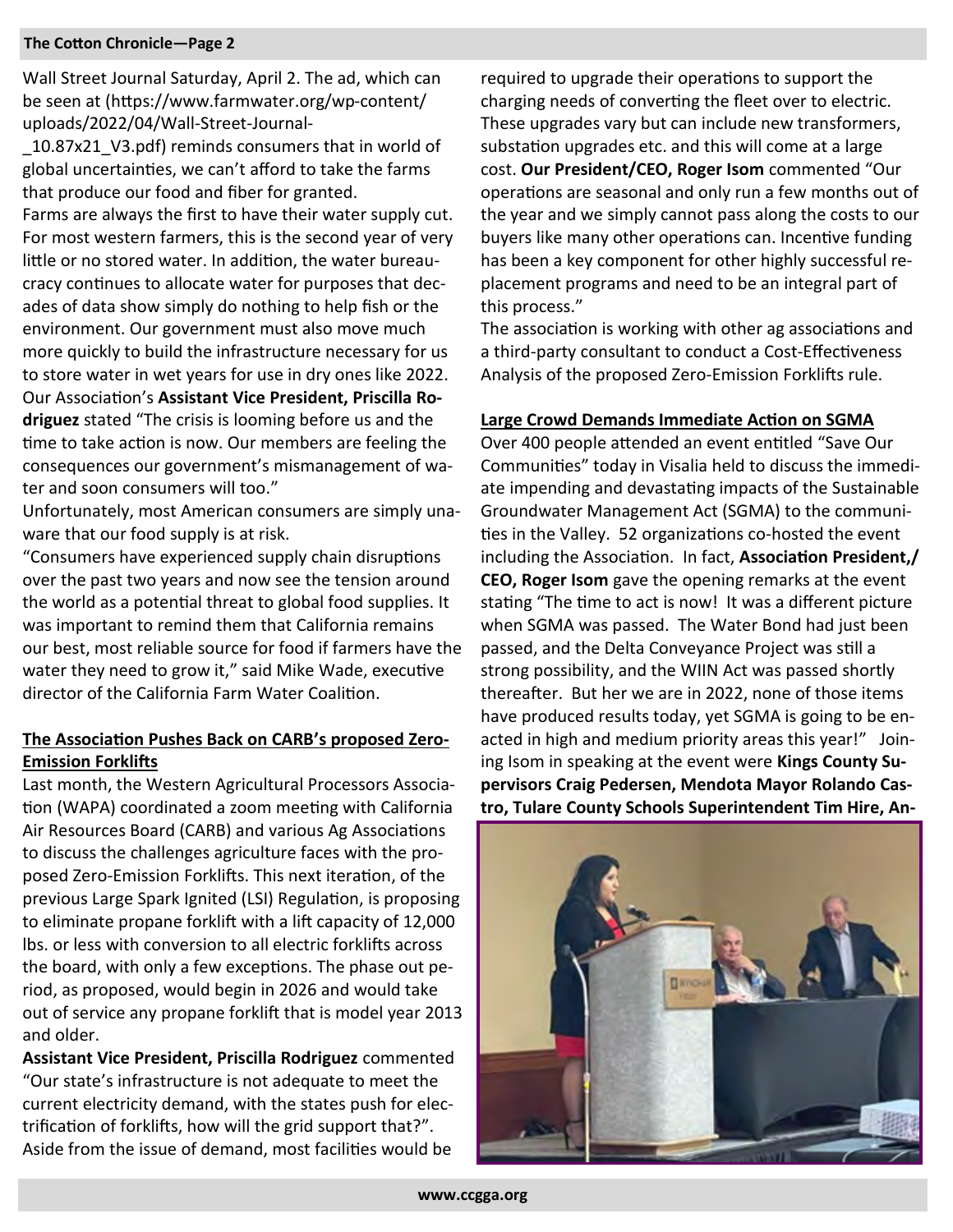#### **Page 3—The Cotton Chronicle**



**nie Stuhr from Central Valley Community Bank, grower Mike Faria, Joe Garcia, Kings County Sheriff David Robinson and Tulare County Sheriff Mike Boudreaux.** In addition, **George Soares with Kahn, Soares & Conway, Senator Melissa Hurtado, Assemblyman Jim Patterson and Assemblyman Devon Mathis** spoke. Rounding out the morning were **Parlier Mayor Alma Beltran, and grower Shirley Rowe of Lemoore**. Along with the Association, other ag groups including **American Pistachio Growers, Nisei Farmers League, California Apple Commission, Far West Equipment Dealers, California Fresh Fruit Association, six county farm bureaus, several valley mayors and county supervisors, School Districts, Chambers of Commerce, Central Valley Community Banks** and many other organizations. Coming out of the meeting were action items to have the Valley Delegation of state legislators ask for an immediate meeting with the Governor's Administration to discuss providing flexibility in SGMA implementation, and the need for funding to help Groundwater Sustainability Agencies (GSAs) meet their goals.

#### **Detention and Demurrage Fee Bill Passes First Hurdle**

AB 2046 (Aguiar-Curry) passed the Assembly Transportation Committee on a 9-0 vote. Existing law prohibits an intermodal marine equipment provider or intermodal marine terminal operator from imposing per diem, detention, or demurrage charges on an intermodal motor carrier relative to transactions involving cargo shipped by intermodal transport under certain circumstances, including when an intermodal marine terminal decides to divert equipment without 48 hours' notice. AB 2406 would also prohibit an intermodal marine equipment provider from imposing those charges, or extended dwell or congestion charges, or commencing or continuing free time, as defined, on an intermodal motor carrier, beneficial cargo owner, or other intermediary relative to transactions involving cargo shipped by intermodal transport un-

der certain circumstances. The bill would instead specify that those circumstances include when the intermodal equipment provider decides to divert equipment without notice, as described above, and also include when the intermodal motor carrier documents an unsuccessful attempt to make an appointment for either a loaded or empty container. The bill would also specify that those circumstances include when a booked vessel cancels, booking is moved to a later vessel, or when early return dates are otherwise unilaterally advanced or delayed after equipment has been picked up and when the obstacles to the cargo retrieval or return of equipment are within the scope of responsibility of the carrier or their agent and beyond the control of the invoices or contracting party. The **Association's President/CEO, Roger Isom** testified in support of the bill stating "these fees "add insult to injury" when they are the shipping companies' fault and not ours! Our members have paid thousands of dollars in inappropriate fees, and we encourage the committee to pass this bill today." Several committee members commented in support of the legislation, and it passed unanimously.

#### **Association Submits Comments on Proposed NeoNic Regulations**

The California Department of Pesticide Regulation (DPR) is taking steps to address concerns about the impact of pesticides on pollinator health. One such step includes the reevaluation of certain pesticide products containing the nitroguanidine-substituted neonicotinoid active ingredients, imidacloprid, thiamethoxam, clothianidin, and dinotefuran. As a result of the reevaluation, which included issuance of a Neonicotinoid Risk Determination, DPR determined that additional mitigation measures are needed to protect pollinators from the use of neonicotinoids in agricultural crops. DPR drafted a mitigation proposal in the form of proposed regulations. In August 2020, DPR held neonicotinoid public feedback webinars to share information, answer questions, and receive feedback from registrants and other stakeholders on draft proposed mitigation for the protection of pollinators. DPR accepted comments on the draft proposal for 80 days after the webinars and received over 9000 comments. After evaluation of all comments received, DPR revised the proposed mitigation where appropriate and is now proposing regulations necessary to protect pollinator health. DPR published a Notice of Proposed Regulatory Action on February 25,